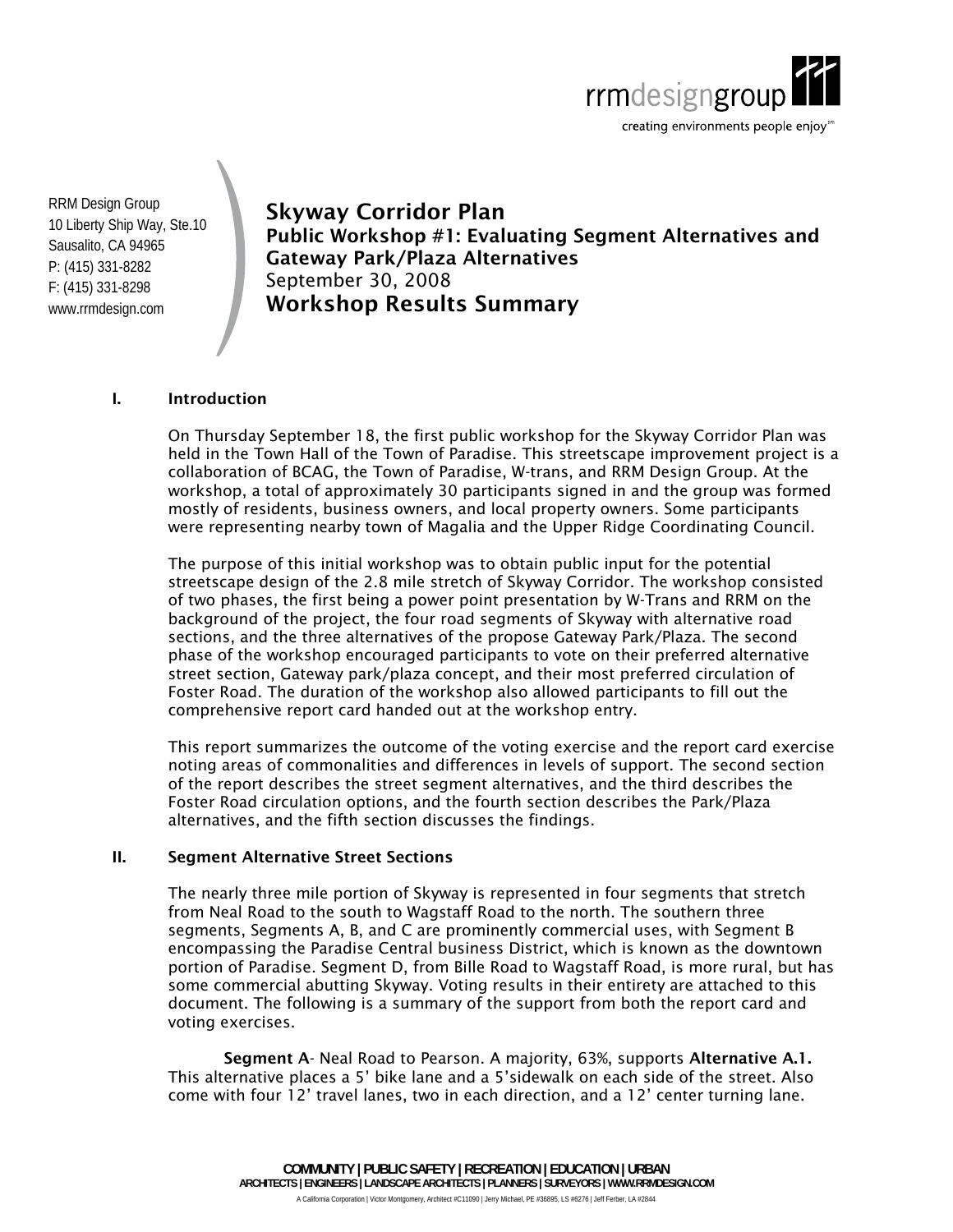

Skyway Corridor Plan Public Workshop #1 Report on Results September 29, 2008 Page 2 of 5

> **Segment B**- Pearson Road to Elliott Road. This segment is the downtown portion of Paradise. **Alternative B.1 and B.1a** were the most supported collectively, with a **62%**  approval rating, but were split on the issue of added traffic signals. Both sections consist of the same alignment, and have 10.5' sidewalk, 8' parallel parking, 5' bike lane, and an 11' travel lane in each direction, with a 11' center turn lane. The public showed mixed support for placing diagonal parking in this segment, with an even split of nine votes for and against the parking.

> **Segment C**- Elliott Road to Bille Road. Voting was split with **38% each** for **Alternative C.1 and C.3**. These two are vastly different, but two commonalities are a 5' bike lane and a center turn lane. The controversial issues begin with having one or two travel lanes in each direction. If there were one lane in each direction, there would be opportunity to have parallel parking and a 10.5' sidewalk, as seen in Alternative C.3. However, the two travel lane option allows for the average 5' sidewalk and no parking. Public comments on this segment favor the one-lane option because it can cause a "possible slowdown of traffic" with "more parking, bike lanes." Also, the larger sidewalks can provide space for street trees for "aesthetics."

> **Segment D**- Bille Road to Wagstaff Road. Overwhelming majority, **73%**, supports **Alternative D.2**, which has a 7' multi-use path, 5' bike lane, and 12' travel lane in each direction, with a 12' center turning lane.

> The following summarizes the general written comments for the preferred preferences.

#### **A. What do you like about the alternatives you chose?**

- Made the downtown area prominent
- Safety, charm, city identity, and promotes foot traffic for businesses
- Adds bike lanes; Allows safe biking
- Slows traffic, more pedestrian friendly
- A middle turn lane flanked by single lane
- Traffic calming
- Black Olive signal
- Uniformity of the entire street

# **B. What would you improve about the alternatives?**

- Diagonal parking up to Elliot Road
- Trash cans
- No trucks downtown except during restricted hours
- Stop signs at every block before anything else
- Traffic signal, pedestrian, Black Olive, Fir, Elliot
- Off road sidewalks or paths are needed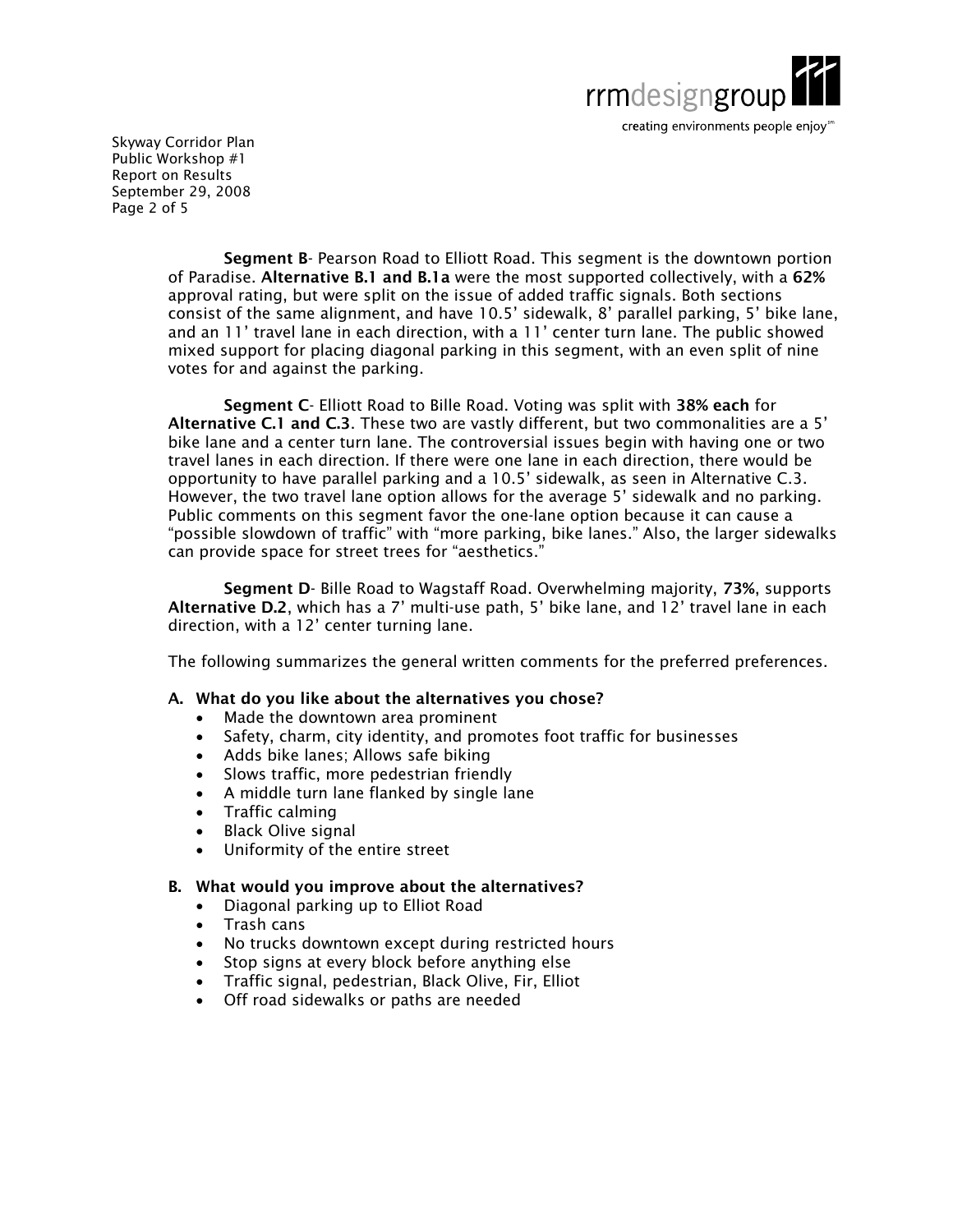

Skyway Corridor Plan Public Workshop #1 Report on Results September 29, 2008 Page 3 of 5

# **C. Report Card Support Levels**

The following table depicts the percentages of support for the features of the streetscape design of Skyway.

| <b>Skyway Corridor Features</b>                    | <b>Support</b> | <b>Moderate</b><br><b>Support</b> | <b>No</b><br><b>Support</b> |
|----------------------------------------------------|----------------|-----------------------------------|-----------------------------|
| One lane in each direction with a center<br>median | 67%            | 29%                               | 5%                          |
| On-street parallel parking                         | 62%            | 33%                               | 5%                          |
| On-street diagonal parking in downtown<br>core     | 37%            | 11%                               | 53%                         |
| <b>Bike lanes</b>                                  | 52%            | 19%                               | 29%                         |
| Safety enhanced pedestrian crossings               | 92%            | 8%                                | 0%                          |
| Wide sidewalks                                     | 64%            | 36%                               | 0%                          |
| Sidewalk furniture (benches, etc.)                 | 67%            | 33%                               | 0%                          |
| <b>Sidewalk lighting</b>                           | 88%            | 13%                               | 0%                          |
| Large canopied trees                               | 86%            | 9%                                | 5%                          |

# **III. Foster Road Circulation**

Per public comment, the intersection of Skyway and Foster Road presents travel concerns and pedestrian safety hazards due to the sharp angle of the intersection. Left hand turns out of Foster Road can be dangerous due to this awkward angle. W-Trans has responded to this issue by providing three options for the roadway represented through: 1) Existing Circulation, 2) Foster Road One-Way, and 3) Foster Road Closure.

Workshop participants voted on these three options by way of placing voting dots and filling in the report card. The results of the votes are a combination of all supporting votes from both of the available methods. The table below shows that the main support is for the closure of Foster Road, with a close second place level of support for the Oneway north bound Foster Road option.

| <b>Circulation Alternatives</b> | <b>Support</b> | <b>No Support</b> |
|---------------------------------|----------------|-------------------|
| Existing                        | 20%            | 6%                |
| One-Way Alternative             | 34%            | 0%                |
| <b>Foster Road Closure</b>      | 40%            | 0%                |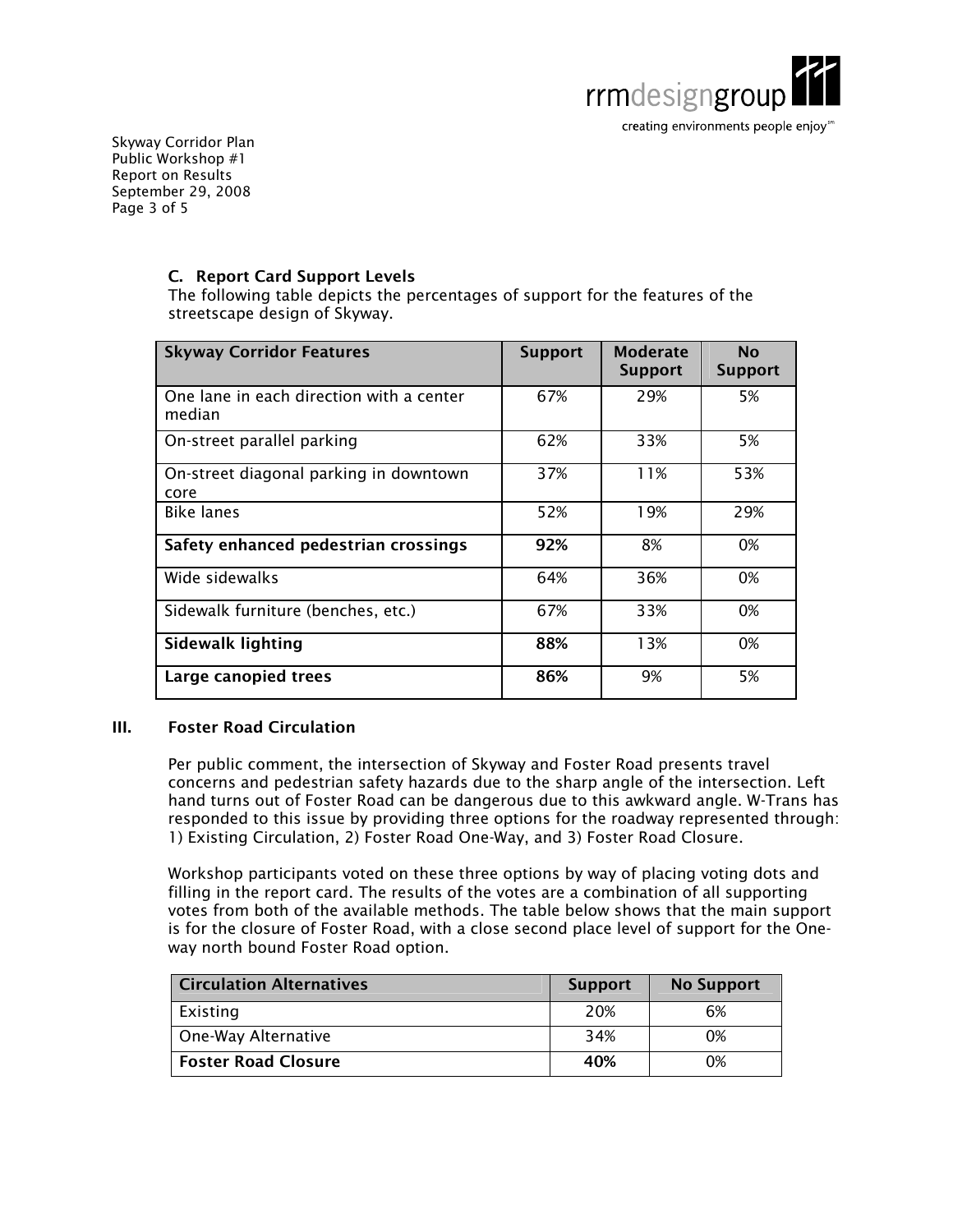

Skyway Corridor Plan Public Workshop #1 Report on Results September 29, 2008 Page 4 of 5

#### **IV. Gateway Park/Plaza Alternatives**

The site of the Gateway Park/Plaza is at the northern corner of the Foster Road and Skyway, and is intended to provide an aesthetically pleasing community-oriented gateway into the Downtown area of the Town of Paradise. The public was given two chances to vote on the three options of park designs, just as they had with the Foster Road Circulation. The following is the description of each of the park/plaza concepts, along with a table of how each faired with the public.

**Alternative 1**- This alternative encompasses the entire triangular block bordered by Foster Road, Skyway, and Birch Street. The main features of this design include ample turf area, a geometric design of decomposed granite pathways, paved crosswalks around the entire park, diagonal parking on Birch and Foster, and lots of trees within and surrounding the park. One centrally located south facing building is fronted with flagstone paving, an ideal location for gatherings such as Farmer's markets. This design gained the most votes with **30% support**, and received comments such as "Need entire plot to give gateway presence" and "maintain circulation."

**Alternative 2**- This alternative design uses the most northern parcel of the site and creates a one-way northbound Foster Road. Features include: a large fountain, specially paved crosswalks, a trellis seating area alongside Foster Road, and diagonal parking on Skyway. Turf area is the central focus and a decomposed granite pathway divides the turf area and the existing buildings on the south. The positive feedback on this design includes that "Foster one-way = better/safer travel."

**Alternative 3**- The design of this park/plaza places new buildings at Birch and Skyway, a trellis walkway along Skyway leading up to a gazebo/ bandstand, outdoor dining areas, a water feature, a northerly specially paved plaza, paved crosswalks, and a cul-de-sac closure of Foster Road. The support for this option was mixed.

| <b>Park/Plaza Alternatives</b> | <b>Support</b> | <b>No Support</b> |
|--------------------------------|----------------|-------------------|
| No Park/Plaza                  | 11%            | 0%                |
| <b>Alternative 1</b>           | 30%            | 2%                |
| Alternative 2                  | 20%            | 7%                |
| Alternative 3                  | 22%            | 9%                |

# **Park Features**

The following table represents how individual park features faired with the public. Special paving on crosswalks, benches and seating, and a plaza gained the most support.